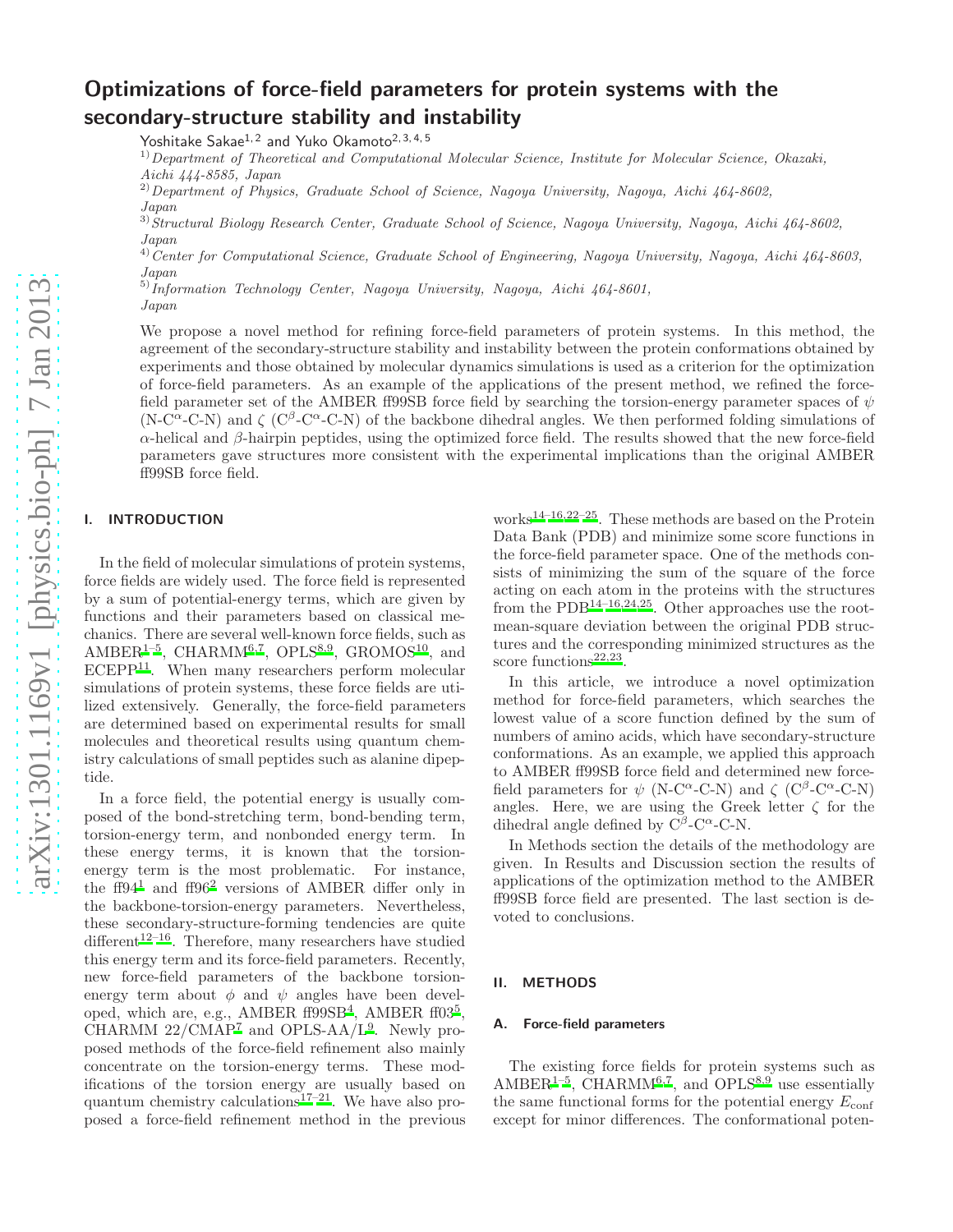tial energy  $E_{\text{conf}}$  can be written as,

$$
E_{\text{conf}} = E_{\text{BL}} + E_{\text{BA}} + E_{\text{torsion}} + E_{\text{nonbond}} , \qquad (1)
$$

where,  $E_{BL}$ ,  $E_{BA}$ ,  $E_{torsion}$ , and  $E_{nonbond}$  represent the bond-stretching term, the bond-bending term, the torsion-energy term, and the nonbonded energy term, respectively. Each force field has similar but slightly different parameter values. For example, the torsion energy is usually given by

<span id="page-1-1"></span>
$$
E_{\text{torsion}} = \sum_{\text{dihedral angle } \Phi} \sum_{n} \frac{V_n}{2} [1 + \cos(n\Phi - \gamma_n)] , \quad (2)
$$

where the first summation is taken over all dihedral angles  $\Phi$  (both in the backbone and in the side chains), n is the number of waves,  $\gamma_n$  is the phase, and  $V_n$  is the Fourier coefficient. Namely, the energy term  $E_{\text{torsion}}$  has  $n, \gamma_n$ , and  $V_n$  as force-field parameters.

### B. Optimization method of force-field parameters

We now describe our new method for optimizing the force-field parameters. In this method, we prepare M protein structures, which are some experimentally determined conformations. For these proteins, we perform MD simulations, which start from the experimental conformations, by using a trial force field. We try to perform MD simulations with varied values of force-field parameters. After that, we estimate the "S" value defined by the following function from the trajectories of the M proteins obtained from the trial MD simulations:

<span id="page-1-0"></span>
$$
S = \sum_{i=1}^{M} \left( \frac{n_i^{\rm S \to U}}{N_i^{\rm S}} + \frac{n_i^{\rm U \to S}}{N_i^{\rm U}} \right). \tag{3}
$$

Here,  $n_i^{\mathbf{S} \to \mathbf{U}}$  is the number of the amino acids in protein i where their structures in PDB (initial conformation) had some secondary structures (such as  $\alpha$ -helix,  $3_{10}$ -helix,  $\pi$ helix, and  $\beta$  structures) but transformed into unstructured, coil structures without any secondary structures after a short MD simulation. Likewise,  $n_i^{\mathbf{U} \rightarrow \mathbf{S}}$  is is the number of amino acids in protein  $i$  where their structures in PDB had coil structures but transformed to have some secondary structures after a MD simulation.  $N_i^{\rm S}$  is the total number of amino acids in protein  $i$  which have some secondary structures in PDB, and  $N_i^{\text{U}}$  is the total number of amino acids in protein  $i$  which have coil structures in PDB.

When we calculate the  $S$  values for the conformations obtained from MD simulations by using trial force-field parameters, the parameter set, which yields the minimum S value, is considered to give the optimized force field. We remark that we want the number of proteins M and the total number of time steps of each MD simulation to be as large as possible in order to reduce the effects of experimental and systematic errors. In practice, the available computer power decides them.

# III. RESULTS AND DISCUSSION

#### A. Applications of the optimization method

We present the results of the applications of our optimization method presented in the previous section to the AMBER ff99SB force field. We first chose 31 PDB files  $(M = 31)$  with resolution 2.0 Å or better, with sequence similarity of amino acid 30.0 % or lower, and with from 40 to 111 residues (the average number of residues is 86.7) from PDB-REPRDB[26](#page-3-18). Namely, the PDB IDs of these 31 proteins are 1LDD, 1HBK, 1Y02, 1I2T, 1U84, 2ERL, 1TQG, 1O82, 1V54, 1XAK, 1GMU, 1O5U, 1NLQ, 1WHO, 1CQY, 1H75, 1GMX, 1IIB, 1VC1, 1AY7, 1KAF, 1KPF, 1BM8, 1MK0, 1EW4, 1OSD, 1VCC, 1OPD, 1CYO, 1CTF, and 1N9L (these structures are shown in Fig. [1\)](#page-4-0). We added hydrogen atoms to the PDB coordinates by using the AMBER11 program package. We then performed short potential energy minimizations while restraining the coordinates of the heavy atoms. We used the obtained conformations as the initial structures. These initial conformations were used as reference experimental structures in the definition of  $S$  in Eq. [\(3\)](#page-1-0). For short MD simulations, the unit time step was set to 2.0 fs and the bonds involving hydrogen were constrained by the SHAKE algorithm[27](#page-3-19). Each simulation was carried out for 40.0 ps (hence, it consisted of 20,000 MD steps) by using Langevin dynamics at 300 K. The nonbonded cutoff of  $20 \text{ Å}$  were used. As for solvent effects, we used the GB/SA model<sup>[28](#page-3-20)</sup> included in the AMBER program package  $(igb = 5)$ . For all the calculations, we used the  $AMBER11$  program package<sup>[29](#page-3-21)</sup>.

As the target force-field parameters, we used the parameters  $V_1$  of  $\psi$  (N-C<sup> $\alpha$ </sup>-C-N) and  $\zeta$  (C<sup> $\beta$ </sup>-C<sup> $\alpha$ </sup>-C-N) angles for the torsion-energy term in Eq. [\(2\)](#page-1-1). We performed the simulations by using 14 and 15 different values of the  $V_1$ parameters of  $\psi$  and  $\zeta$ , respectively, and each simulation with a fixed set of parameter values was repeated five times by changing the initial velocities of atoms in the 31 proteins. Namely, we calculated  $n_{\hat{i}}^{\text{S}\rightarrow\text{U}}$  and  $n_{\hat{i}}^{\text{U}\rightarrow\text{S}}$  in Eq. [\(3\)](#page-1-0) as the average numbers of  $n_i^{\xi \to U}$  and  $n_i^{\xi \to S}$  of 10 conformations from the last 20.0 ps (within 40.0 ps) for each simulation (the total number of conformations was thus 50 for each protein). The results are shown in Fig. [2.](#page-5-0) We determined the optimized force-field parameters in order of  $\zeta$  and  $\psi$ , by searching the minimum value of S in Fig. [2.](#page-5-0) The optimized  $V_1$  value for  $\zeta$  is  $-1.60$ (while the original value is  $(0.20)$ , and the optimized  $V_1$ value for  $\psi$  is 0.31 (while the original value is 0.45).

#### B. Test simulations of two peptides

In order to test the validity of the force-field parameters obtained by our optimization method, we performed the folding simulations using two peptides, namely, Cpeptide of ribonuclease A and the C-terminal fragment of the B1 domain of streptococcal protein G, which is some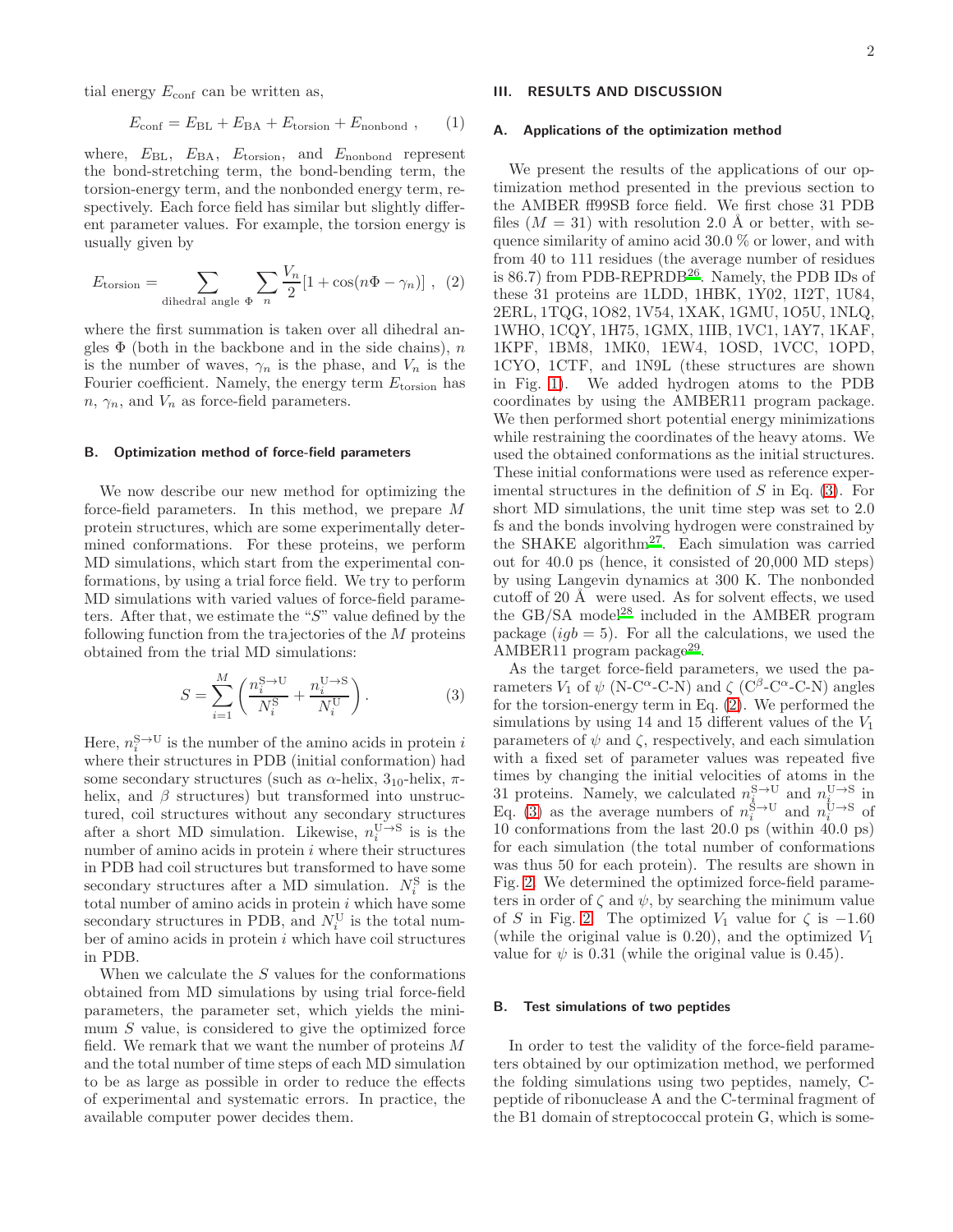times referred to as  $G$ -peptide<sup>[30](#page-3-22)</sup>. The C-peptide has 13 residues and its amino-acid sequence is Lys-Glu−-Thr-Ala-Ala-Ala-Lys<sup>+</sup>-Phe-Glu-Arg<sup>+</sup>-Gln-His<sup>+</sup>-Met. This peptide has been extensively studied by experiments and is known to form an  $\alpha$ -helix structure<sup>[31](#page-3-23)[,32](#page-3-24)</sup>. Because the charges at peptide termini are known to affect he-lix stability<sup>[31](#page-3-23)[,32](#page-3-24)</sup>, the N and C termini of the peptide was blocked with acetyl and N-methyl groups, respectively. The G-peptide has 16 residues and its amino-acid sequence is Gly-Glu−-Trp-Thr-Tyr-Asp−-Asp−-Ala-Thr-Lys<sup>+</sup>-Thr-Phe-Thr-Val-Thr-Glu−. The termini were kept as the usual zwitter ionic states, following the experimental conditions[30](#page-3-22)[,33](#page-3-25)[,34](#page-3-26). This peptide is known to form a  $\beta$ -hairpin structure by experiments<sup>[30](#page-3-22)[,33](#page-3-25)[,34](#page-3-26)</sup>.

For test simulations, we used replica-exchange molecular dynamics  $(REMD)^{35}$  $(REMD)^{35}$  $(REMD)^{35}$ . The unit time step was set to 2.0 fs, and the bonds involving hydrogen were constrained by the SHAKE algorithm<sup>[27](#page-3-19)</sup>. Each simulation was carried out for 30.0 ns (hence, it consisted of 15,000,000 MD steps) with 32 replicas by using Langevin dynamics. The replica exchange was tried every 3,000 steps. The temperature was distributed exponentially: 600, 585, 571, 557, 544, 530, 517, 505, 492, 480, 469, 457, 446, 435, 425, 414, 404, 394, 385, 375, 366, 357, 348, 340, 332, 324, 316, 308, 300, 293, 286, and 279 K. As for solvent effects, we used the GB/SA model<sup>[28](#page-3-20)</sup> included in the AMBER program package  $(igb = 5)$ . These simulations were performed with different sets of randomly generated initial velocities.

In Fig. [3,](#page-6-0)  $\alpha$  helicity and strandness of two peptides obtained from the REMD simulations are shown. For the original AMBER ff99SB force field, the  $\alpha$  helicity is clearly larger than the strandness in not only C-peptide but also G-peptide. Namely, the original AMBER ff99SB force field clearly favors  $\alpha$ -helix structure and does not favor  $\beta$  structure. On the other hand, for the optimized force field, in the case of C-peptide, the  $\alpha$  helicity is larger than the strandness, and in the case of G-peptide, the strandness is larger than the  $\alpha$  helicity. We can see that these results obtained from the optimized force field are in better agreement with the experimental results than the original force field.

In Fig. [4,](#page-7-0)  $3_{10}$  helicity and  $\pi$  helicity of two peptides obtained from the test simulations are shown. For  $3_{10}$ helicity, the optimized force field does not favor it, while the original force field favors it to some extent.  $\pi$  helicity has almost no value in the both cases of the original and optimized force fields for the two peptides. As the both peptides have no  $3_{10}$ -helix and  $\pi$ -helix in the experimental results, these results of the optimized force field also have better secondary-structure-forming tendencies than those of the original force field.

In Fig. [5,](#page-8-0) the 32 lowest-energy conformations of Cpeptide obtained from the REMD simulations for each replica in the case of the original and optimized force fields are shown. In the case of the original force field, 27 conformations have helix structures; 15 of them are  $\alpha$ -helix and 12 are 3<sub>10</sub>-helix. In the case of the optimized

force field, on the other hand, 14 conformations have helix structures, and all of them are  $\alpha$ -helix. Moreover, five conformations are  $\beta$  structures. Both force fields favor helix structures more than  $\beta$  structures. The original force field also has some tendency to favor  $3_{10}$ -helix structures, while the optimized force field does not. This result is consistent with the results of  $3_{10}$  helicity in Fig. [4.](#page-7-0)

In Fig. [6,](#page-9-0) the 32 lowest-energy conformations of Gpeptide obtained from the REMD simulations for each replica are shown. As in the case of C-peptide, 27 conformations obtained from the simulations with the original force field have helix structures; 11 of them are  $\alpha$ -helix, 15 are  $3_{10}$ -helix, and one is  $\pi$ -helix. In the case of the optimized force field, 11 conformations have helix structure (nine are  $\alpha$ -helix and two are 3<sub>10</sub>-helix), and 16 conformations have  $\beta$  structures. We see that the optimized force field slightly favors  $\beta$  structure in agreement with the experimental implications.

# IV. CONCLUSIONS

In this work, we proposed a new optimization method of force-field parameters and, as an example, optimized some torsion-energy parameters of the ff99SB force field. This method can optimize force-field parameters using PDB structures. We applied these optimization method using 31 protein molecules from the Protein Data Bank. We then performed folding simulations of  $\alpha$ -helical and  $β$ -hairpin peptides. We found that the 3<sub>10</sub> helicity of the optimized force field decreases for both peptides and that the strandness of the optimized force field increases for  $\beta$ -hairpin peptide in comparison with those of the original ff99SB. The results therefore showed that the optimized force-field parameters gave structures more consistent with the experimental implications than the original ff99SB force field. Moreover, the results also showed that the secondary-structure-forming tendencies depend strongly on only two parameters of backbone-torsionenergy term. We are now testing the validity of our method by the folding simulations of larger proteins.

# ACKNOWLEDGMENTS

The computations were performed on the computers at the Research Center for Computational Science, Institute for Molecular Science, Information Technology Center, Nagoya University, and Center for Computational Sciences, University of Tsukuba. This work was supported, in part, by the Grants-in-Aid, for Scientific Research on Innovative Areas ("Fluctuations and Biological Functions" ), and for the Computional Materials Science Initiative from the Ministry of Education, Culture, Sports, Science and Technology (MEXT), Japan.

<span id="page-2-0"></span><sup>1</sup>Cornell, W. D.; Cieplak, P.; Bayly, C. I.; Gould, I. R.; Kenneth M. Merz, J.; Ferguson, D. M.; Spellmeyer, D. C.; Fox, T.;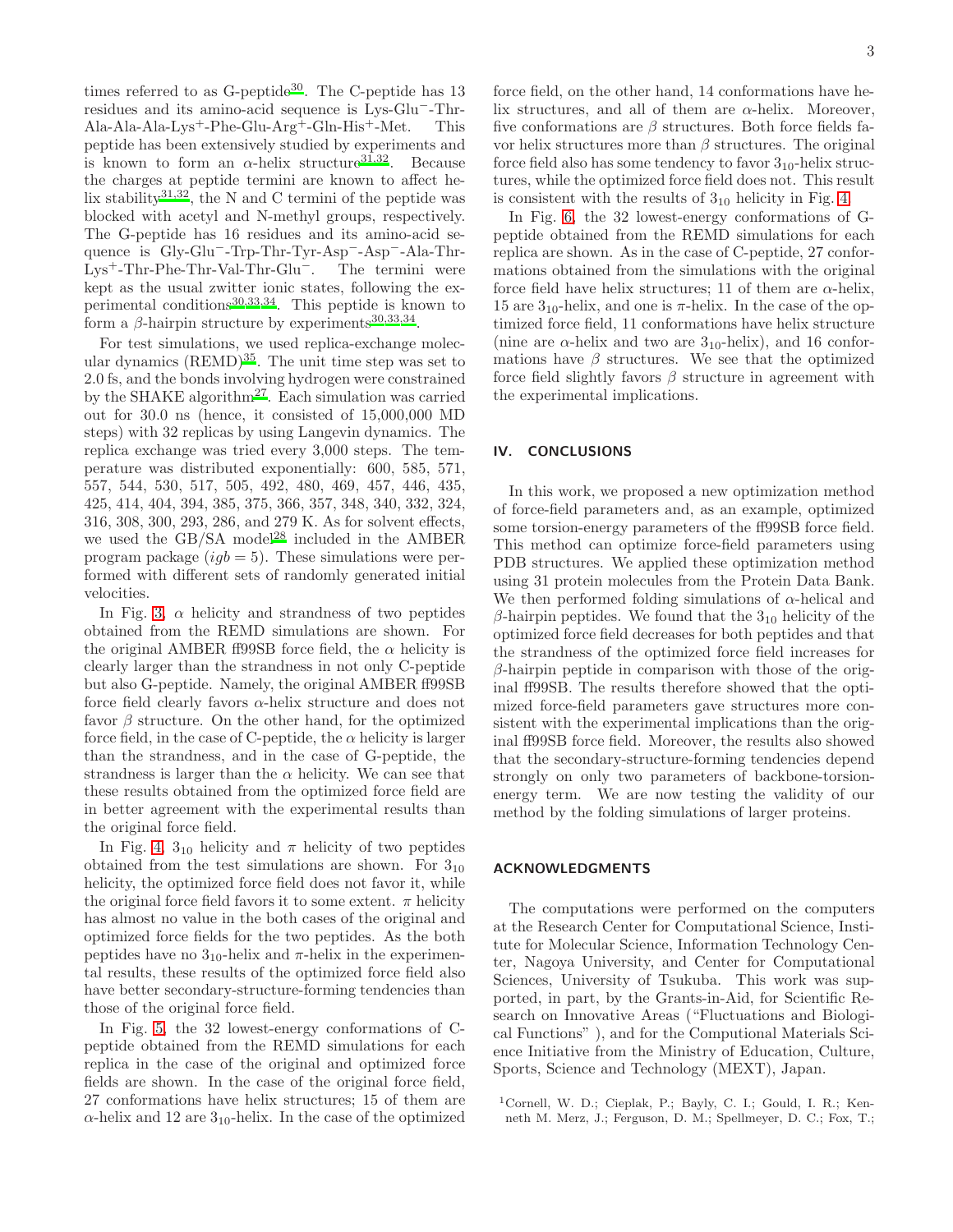Caldwell, J. W.; Kollman, P. A. *J. Am. Chem. Soc.* 1995, *117*, 5179–5197.

- <span id="page-3-7"></span><sup>2</sup>Kollman, P. A.; Dixon, R.; Cornell, W.; Fox, T.; Chipot, C.; Pohorille, A. The development/application of a 'minimalist' organic/biochemical molecular mechanic force field using a combination of ab initio calculations and experimental data. *Computer Simulations of Biological Systems*, Dordrecht, 1997; pp 83–96.
- <sup>3</sup>Wang, J.; Cieplak, P.; Kollman, P. A. *J. Comput. Chem.* 2000, *21*, 1049–1074.
- <span id="page-3-10"></span><sup>4</sup>Hornak, V.; Abel, A., R. Okur; Strockbine, B.; Roitberg, A.; Simmerling, C. *Proteins* 2006, *65*, 712–725.
- <span id="page-3-0"></span><sup>5</sup>Duan, Y.; Wu, C.; Chowdhury, S.; Lee, M. C.; Xiong, G.; Zhang, W.; Yang, R.; Cieplak, P.; Luo, R.; Lee, T. *J. Comput. Chem.* 2003, *24*, 1999–2012.
- <span id="page-3-1"></span><sup>6</sup>MacKerell Jr, A. D. et al. *J. Phys. Chem. B* 1998, *102*, 3586– 3616.
- <span id="page-3-2"></span><sup>7</sup>MacKerell Jr, A.; Feig, M.; Brooks III, C. *J. Comput. Chem.* 2004, *25*, 1400–1415.
- <span id="page-3-3"></span><sup>8</sup>Jorgensen, W. L.; Maxwell, D. S.; Tirado-Rives, J. *J. Am. Chem. Soc.* 1996, *118*, 11225–11236.
- <span id="page-3-4"></span><sup>9</sup>Kaminski, G. A.; Friesner, R. A.; Tirado-Rives, J.; Jorgensen, W. L. *J. Phys. Chem. B* 2001, *105*, 6474–6487.
- <span id="page-3-5"></span><sup>10</sup>Gunsteren, W. F.; Billeter, S. R.; Eising, A. A.; Hünenberger, P. H.; Krüger, P.; Mark, A. E.; Scott, W. R. P.; Tironi, I. G. *Biomolecular Simulation: The GROMOS96 Manual and User Guide*; Vdf Hochschulverlag AG an der ETH Zürich: Zürich, 1996.
- <span id="page-3-6"></span> $11$ Némethy, G.; Gibson, K. D.; Palmer, K. A.; Yoon, C. N.; Paterlini, G.; Zagari, A.; Rumsey, S.; Scheraga, H. A. *J. Phys. Chem.* 1992, *96*, 6472–6484.
- <span id="page-3-8"></span><sup>12</sup>Yoda, T.; Sugita, Y.; Okamoto, Y. *Chem. Phys. Lett.* 2004, *386*, 460–467.
- <sup>13</sup>Yoda, T.; Sugita, Y.; Okamoto, Y. *Chem. Phys.* 2004, *307*, 269– 283.
- <span id="page-3-13"></span><sup>14</sup>Sakae, Y.; Okamoto, Y. *Chem. Phys. Lett.* 2003, *382*, 626–636.
- <sup>15</sup>Sakae, Y.; Okamoto, Y. *J. Theo. Comput. Chem.* 2004, *3*, 339– 358.
- <span id="page-3-9"></span><sup>16</sup>Sakae, Y.; Okamoto, Y. *J. Theo. Comput. Chem.* 2004, *3*, 359– 378.
- <span id="page-3-11"></span><sup>17</sup>Simmerling, C.; Strockbine, B.; Roitberg, A. E. *J. Am. Chem. Soc.* 2002, *124*, 11258–11259.
- <sup>18</sup>Duan, Y.; Wu, C.; Chowdhury, S.; Lee, M. C.; Xiong, G.; Zhang, W.; Yang, R.; Cieplak, P.; Luo, R.; Lee, T.; Caldwell, J.; Wang, J.; Kollman, P. *J. Comput. Chem.* 2003, *24*, 1999–2012.
- <sup>19</sup>Iwaoka, M.; Tomoda, S. *J. Comput. Chem.* 2003, *24*, 1192–1200.
- <sup>20</sup>MacKerell Jr, A. D.; Feig, M.; Brooks III, C. L. *J. Comput. Chem.* 2004, *25*, 1400–1415.
- <span id="page-3-12"></span><sup>21</sup>Kamiya, N.; Watanabe, Y.; Ono, S.; Higo, J. *Chem. Phys. Lett.* 2005, *401*, 312–317.
- <span id="page-3-14"></span><sup>22</sup>Sakae, Y.; Okamoto, Y. *Mol. Sim.* 2010, *36*, 159–165.
- <span id="page-3-17"></span><sup>23</sup>Sakae, Y.; Okamoto, Y. *Mol. Sim.* 2010, *36*, 1148–1156.
- <span id="page-3-16"></span><sup>24</sup>Sakae, Y.; Okamoto, Y. *Mol. Sim.* 2013, *39*, 85–93.
- <span id="page-3-15"></span><sup>25</sup>Sakae, Y.; Okamoto, Y. *J. Chem. Phys.* 2013, in press.
- <span id="page-3-18"></span><sup>26</sup>Noguchi, T.; Onizuka, K.; Akiyama, Y.; Saito, M. PDB-REPRDB: A Database of Representative Protein Chains in PDB (Protein Data Bank). *Proc. of the Fifth International Conference on Intelligent Systems for Molecular Biology*, Menlo Park, CA, 1997.
- <span id="page-3-19"></span><sup>27</sup>Ryckaert, J.-P.; Ciccotti, G.; Berendsen, H. J. C. *J. Comput. Phys.* 1977, *23*, 327–341.
- <span id="page-3-20"></span><sup>28</sup>Onufriev, A.; Bashford, D.; Case, D. A. *Proteins* 2004, *55*, 383– 394.
- <span id="page-3-21"></span> $^{29}\mathrm{Case},$  D. A.; Cheatham, T.; Darden, T.; Gohlke, H.; Luo, R.; Merz, K. M., Jr.; Onufriev, A.; Simmerling, C.; Wang, B.; Woods, R. *J. Computat. Chem.* 2005, *26*, 1668–1688.
- <span id="page-3-22"></span><sup>30</sup>Honda, S.; Kobayashi, N.; Munekata, E. *J. Mol. Biol.* 2000, *295*, 269–278.
- <span id="page-3-23"></span><sup>31</sup>Shoemaker, K. R.; Kim, P. S.; Brems, D. N.; Marqusee, S.; York, E. J.; Chaiken, I. M.; Stewart, J. M.; Baldwin, R. L. *Proc. Natl. Acad. Sci. U.S.A.* 1985, *82*, 2349–2353.
- <span id="page-3-24"></span><sup>32</sup>Osterhout Jr., J. J.; Baldwin, R. L.; York, E. J.; Stewart, J. M.; Dyson, H. J.; Wright, P. E. *Biochemistry* 1989, *28*, 7059–7064.
- <span id="page-3-25"></span><sup>33</sup>Blanco, F. J.; Rivas, G.; Serrano, L. *Nature Struct. Biol.* 1994, *1*, 584–590.
- <span id="page-3-26"></span> $^{34}\rm{K}$ obayashi, N.; Honda, S.; Yoshii, H.; Uedaira, H.; Munekata, E. *FEBS Lett.* 1995, *366*, 99–103.
- <span id="page-3-27"></span><sup>35</sup>Sugita, Y.; Okamoto, Y. *Chem. Phys. Lett.* 1999, *314*, 141–151.
- <span id="page-3-28"></span><sup>36</sup>Humphrey, W.; Dalke, A.; Schulten, K. *J. Mol. Grah.* 1996, *14*, 33–38.
- <span id="page-3-29"></span><sup>37</sup>*Discovery Studio Modeling Environment, Release 3.1*; Accelrys Software Inc.: San Diego, 2007.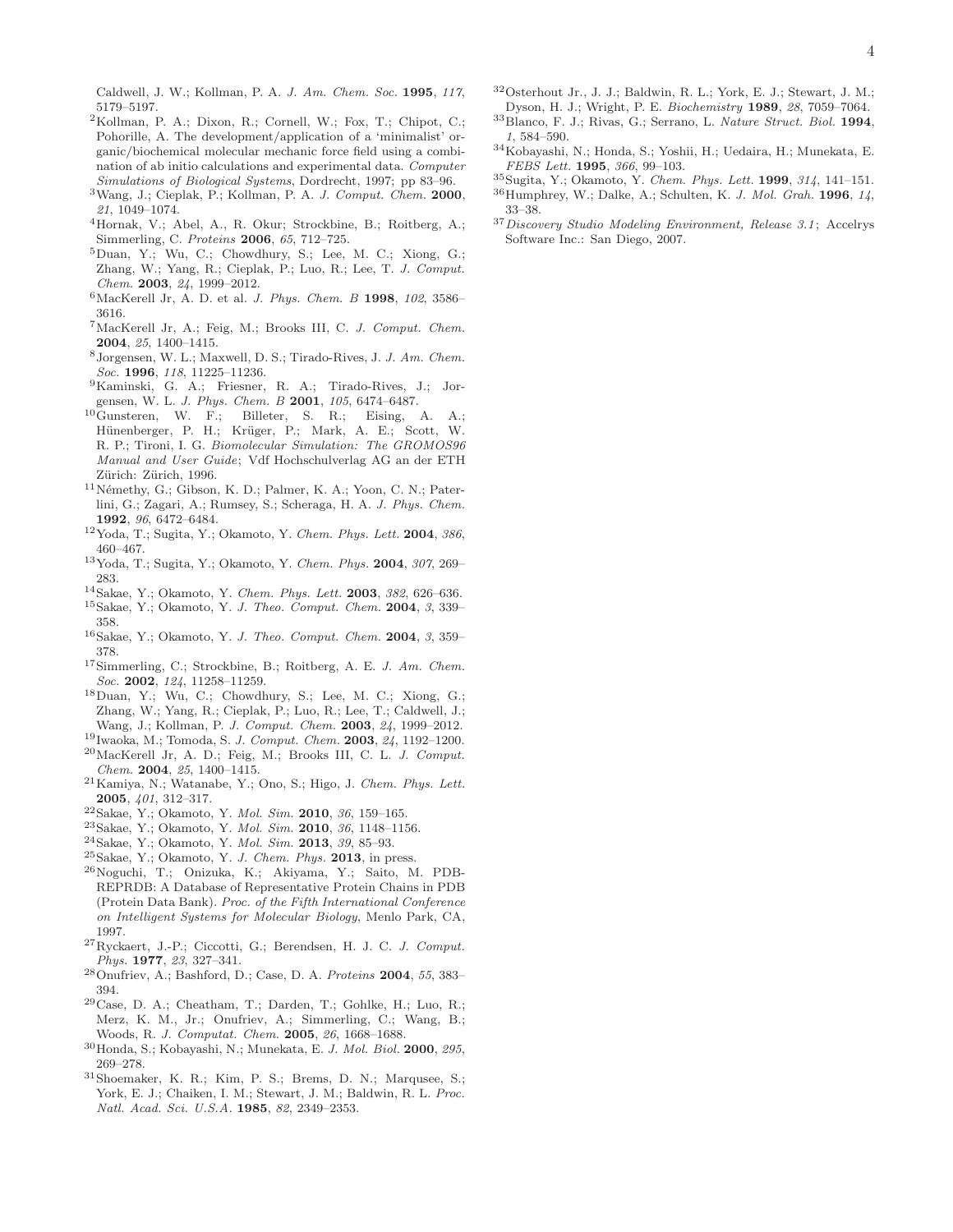

<span id="page-4-0"></span>FIG. 1. Structures of 31 proteins from PDB, which were used in the optimization of force-field parameters. The figures were created with  $VMD^{36}$  $VMD^{36}$  $VMD^{36}$ .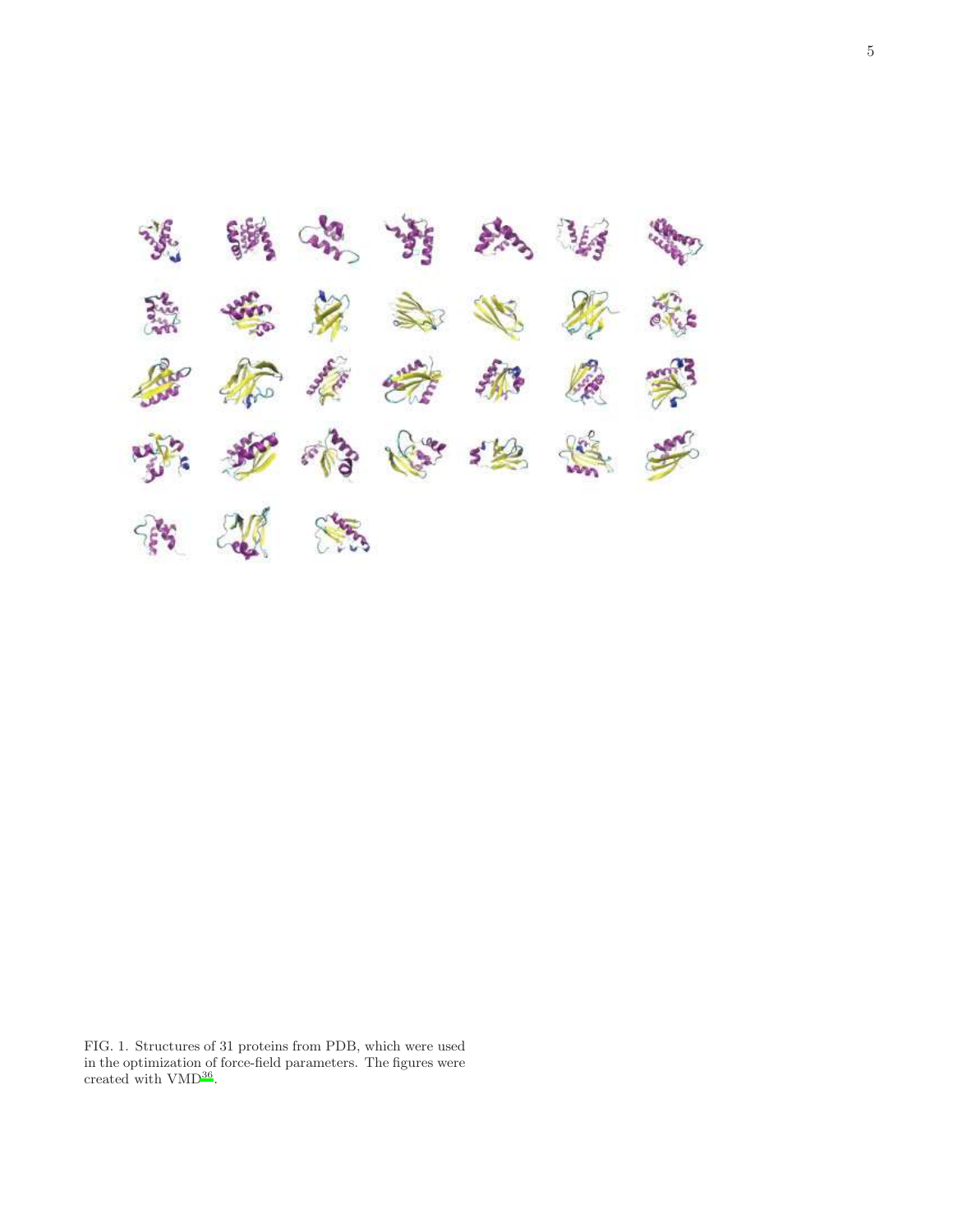

<span id="page-5-0"></span>FIG. 2. S values (defined in Eq. [\(3\)](#page-1-0)) obtained from MD simulations of 31 proteins with the force fields which have different V<sub>1</sub> parameter values for  $\zeta$  (C<sup>β</sup>-C<sup>α</sup>-C-N) (a) and  $\psi$  (N-C<sup>α</sup>-C-N) (b) angles.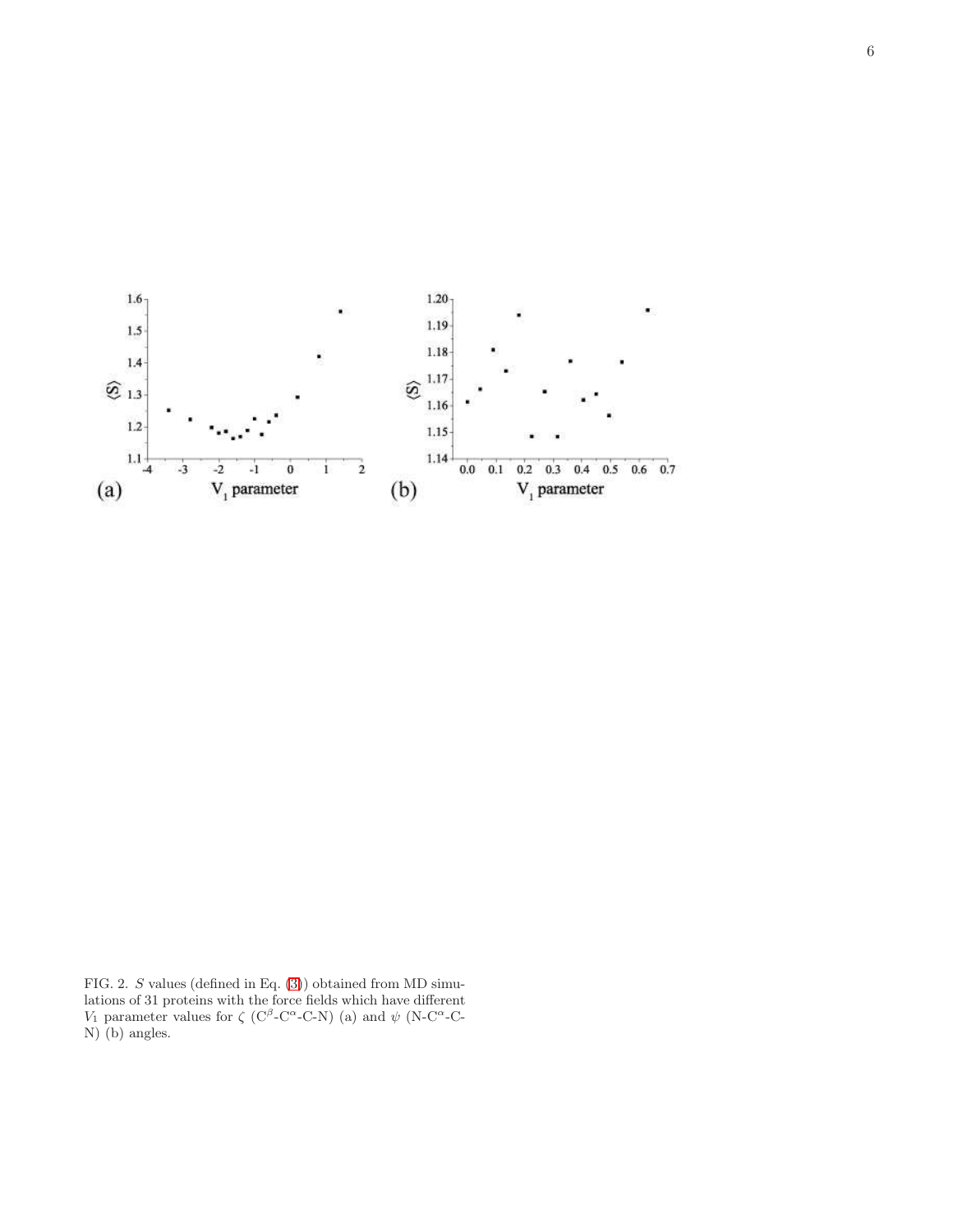

<span id="page-6-0"></span>FIG. 3.  $\alpha$  helicity (a-1) and strandness (a-2) of C-peptide and  $\alpha$  helicity (b-1) and strandness (b-2) of G-peptide as functions of the residue number. These values were obtained from the REMD simulations at 300 K. Dotted and normal curves stand for the original AMBER ff99SB and the optimized force field, respectively.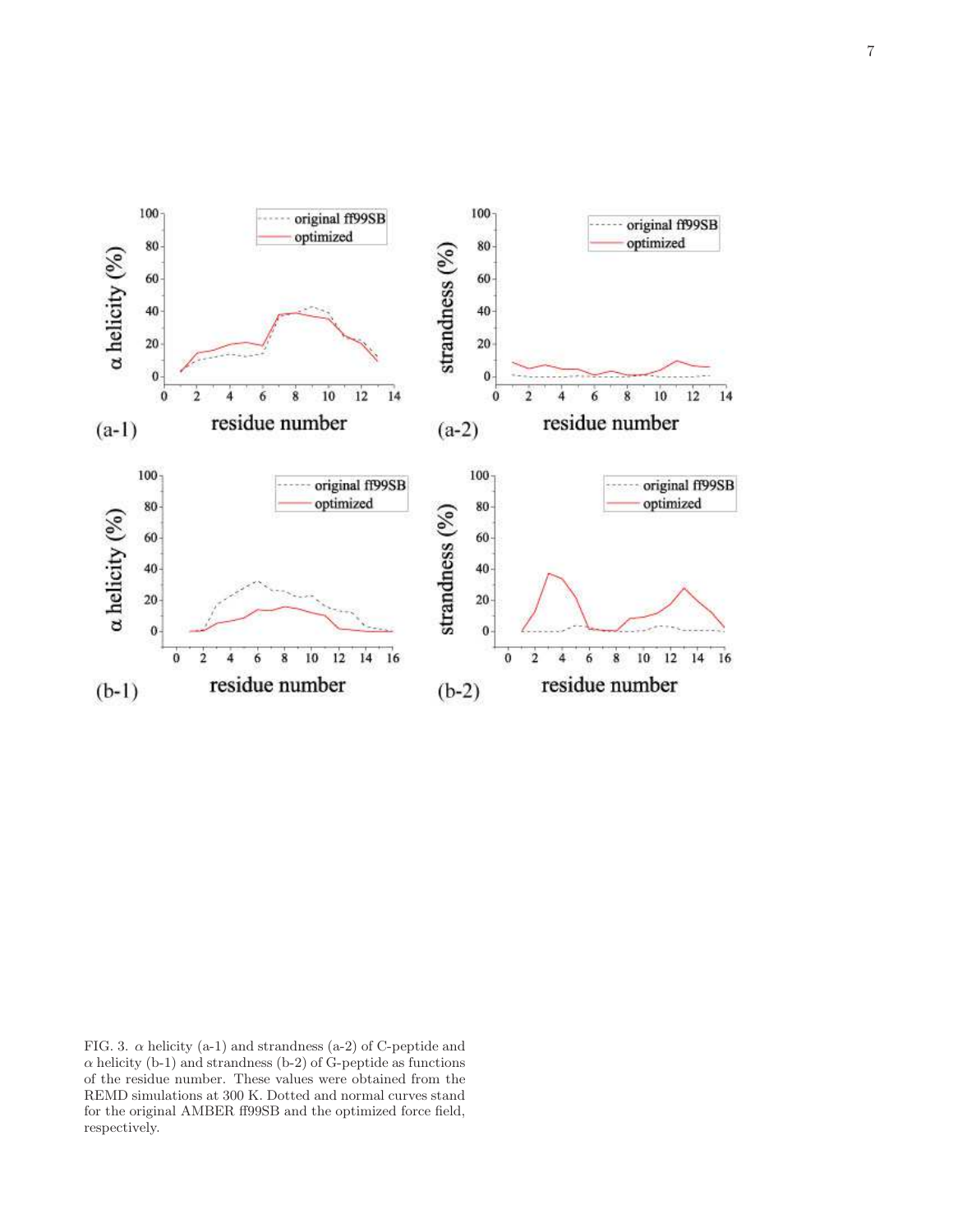

<span id="page-7-0"></span>FIG. 4. 3<sub>10</sub> helicity (a-1) and  $\pi$  helicity (a-2) of C-peptide and  $3_{10}$  helicity (b-1) and  $\pi$  helicity (b-2) of G-peptide as functions of the residue number. These values were obtained from the REMD simulations at 300 K. Dotted and normal curves stand for the original AMBER ff99SB and the optimized force field, respectively.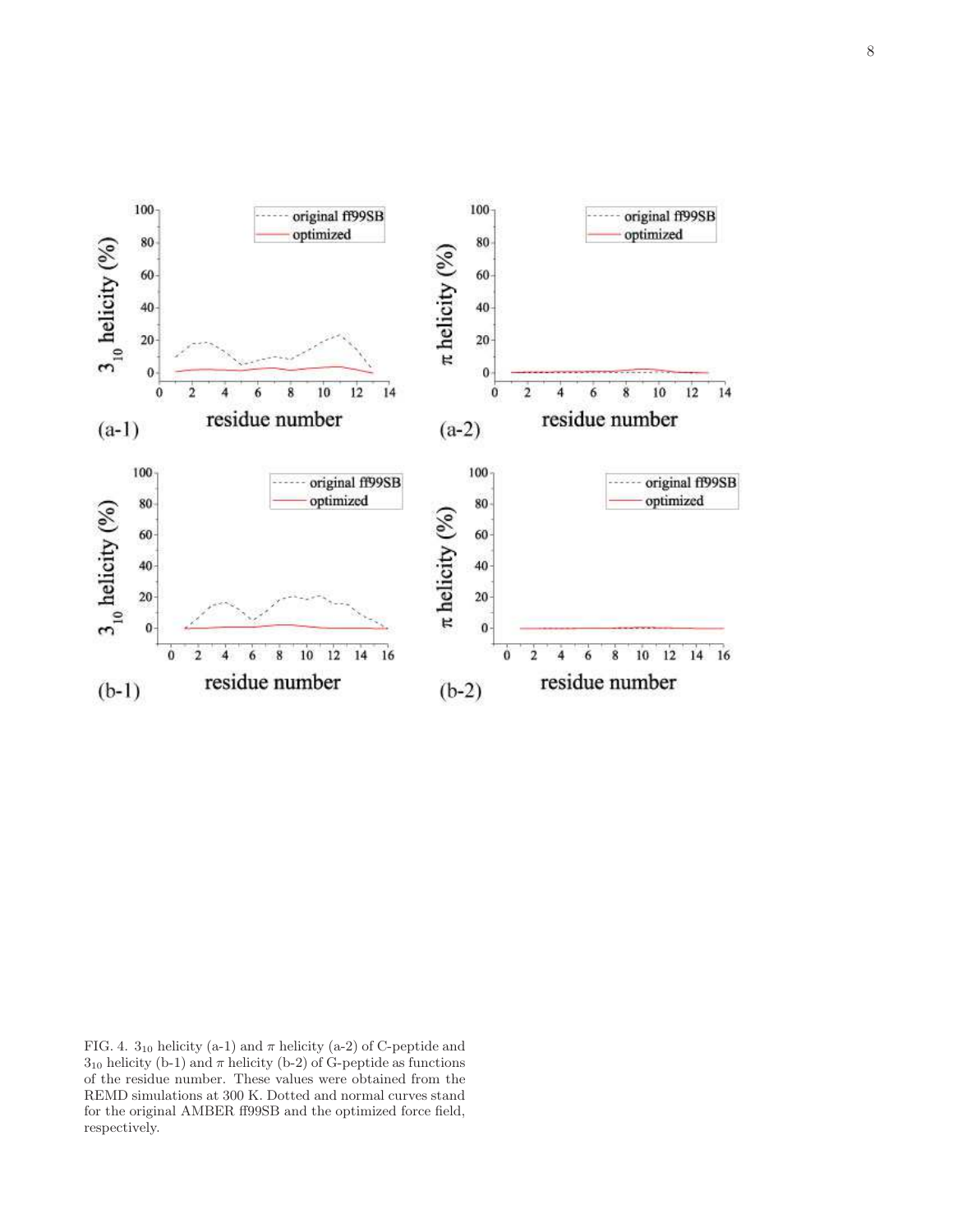

 $(a)$ 



<span id="page-8-0"></span>FIG. 5. Lowest-energy conformations of C-peptide obtained for each replica from the REMD simulations. (a) and (b) are the results of the original AMBER ff99SB and the optimized force field, respectively. The conformations are ordered in the increasing order of energy. The figures were created with DS Visualizer<sup>[37](#page-3-29)</sup>.